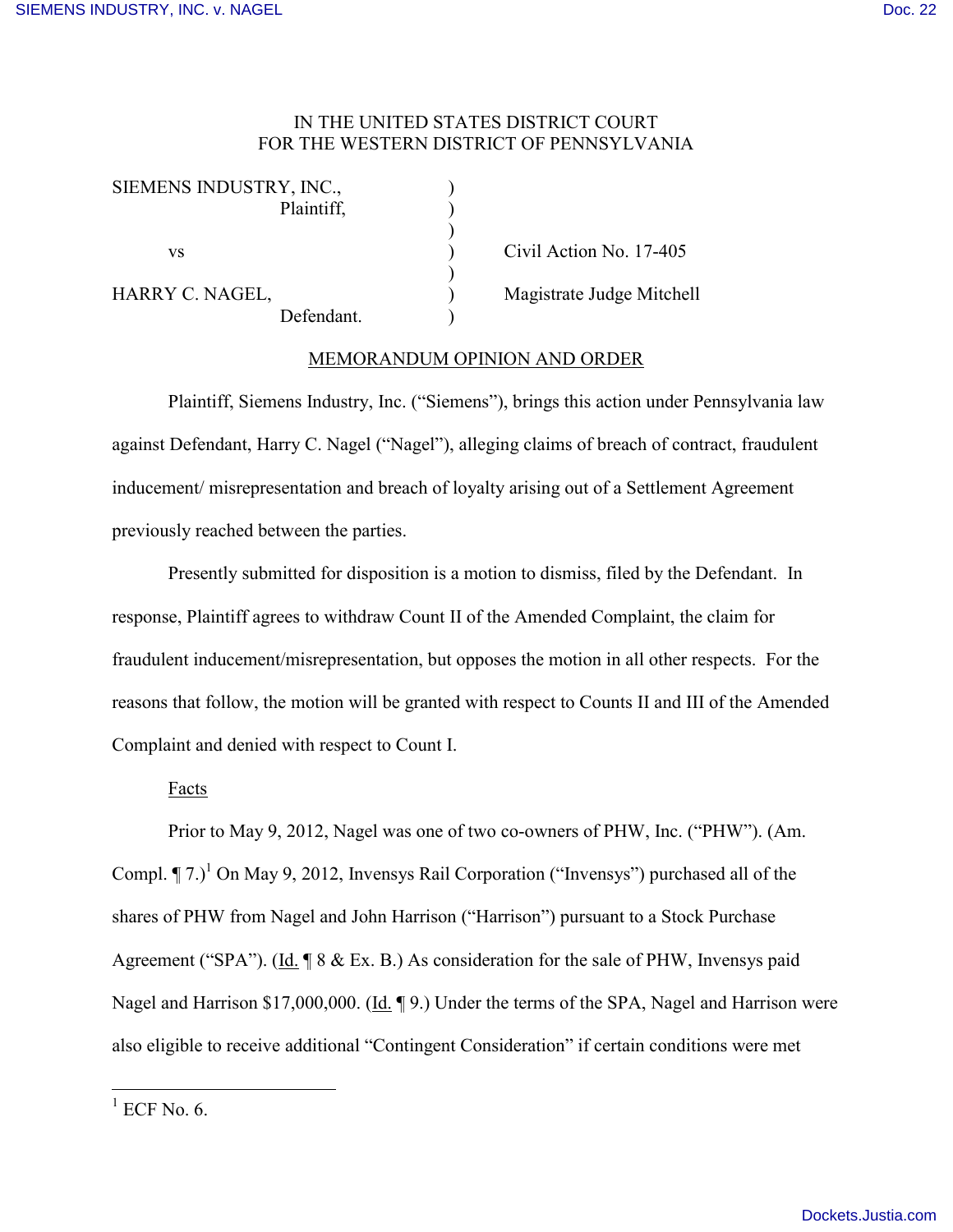during the relevant Measurement Periods. (Id. ¶ 10.)

In connection with the SPA, Nagel entered into an Employment Agreement with Invensys pursuant to which he agreed to be employed as Senior General Manager of the PHW business unit. (Id. ¶ 12.) On May 2, 2013, Siemens acquired Invensys and assumed the SPA and Nagel's Employment Agreement. (Id. ¶ 13.) On April 3, 2015, Nagel resigned from his employment with Siemens. (Id. ¶ 14.)

Between April 2015 and December 2015, Siemens and Nagel had communications regarding both the calculation and payment of Contingent Consideration to Nagel for the final Measurement Period. (Id. ¶ 15.) Nagel and Siemens did not agree on the terms and conditions for the Contingent Consideration to be paid to Nagel, and Nagel threatened suit. (Id. ¶ 16.) Ultimately, Siemens and Nagel agreed to resolve their dispute, with Siemens agreeing to pay Nagel a final Contingent Consideration payment in the amount of \$950,000, in exchange for Nagel agreeing, among other things, to release any and all rights and claims under the SPA. (Id.  $\P$  17.)

During the course of these negotiations, Nagel represented to Siemens that he had not removed or retained any information or documents belonging to Siemens, other than some older, duplicate files that predated the sale of PHW to Invensys. (Id. ¶ 19.) This was a material term of the parties' agreement to resolve their dispute, and was a term that Siemens insisted be included in the Settlement Agreement. (Id. ¶ 20.) On December 9, 2015, Nagel executed the Settlement Agreement, agreeing to its terms. (Id. 121 & Ex. A.) By the terms of the Settlement Agreement, Nagel represented and agreed that he had not "removed from [Siemens] or Invensys Rail Corporation or retained in any form, including electronic form, any original or duplicated confidential information of [Siemens] or Invensys Rail Corporation or any modified or extracted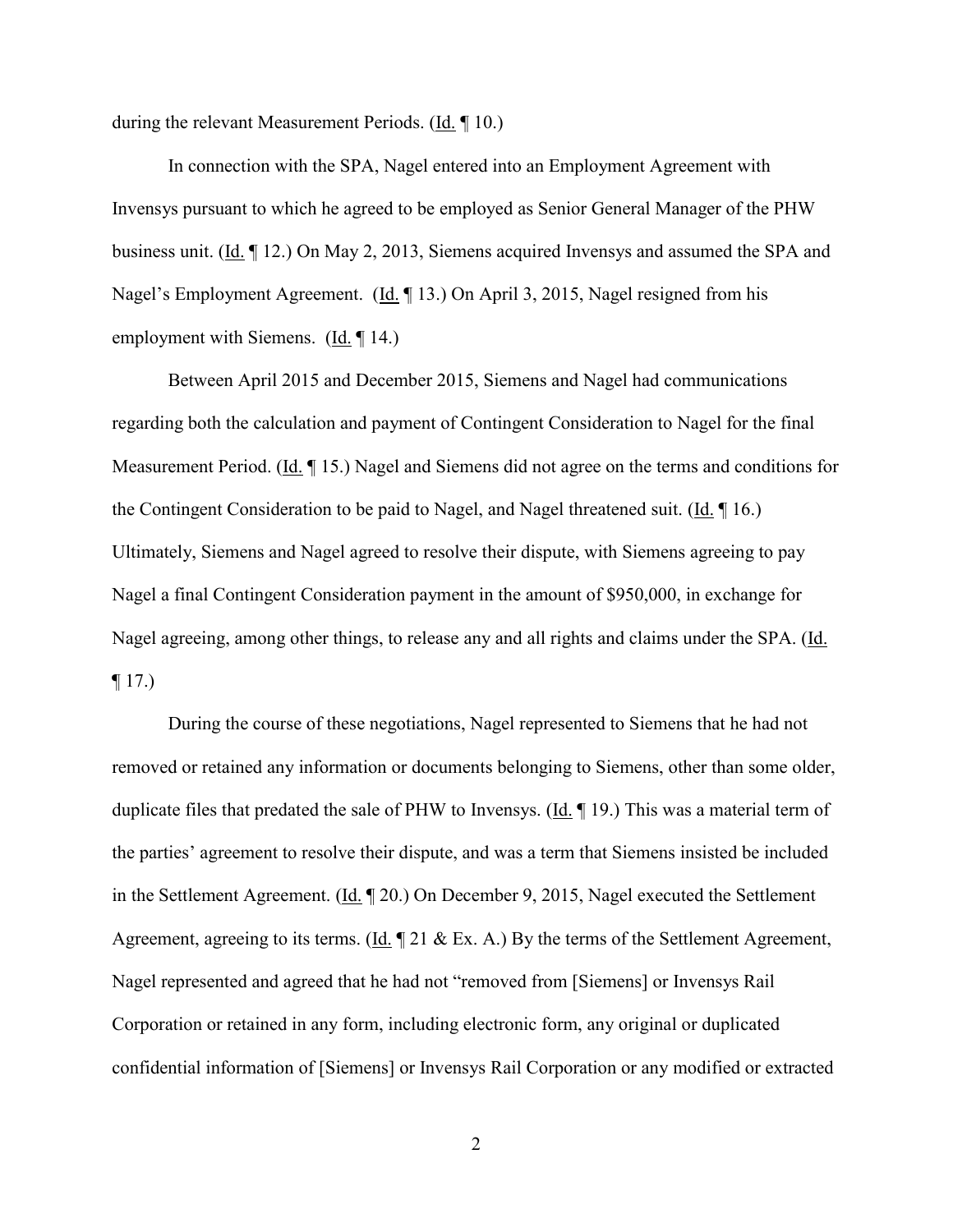version thereof." (Id.  $\P$  22 & Ex. A  $\P$  4.) Siemens agreed that: "in consideration of [Nagel] signing and not revoking this Agreement and the satisfaction of [his] other commitments provided herein, [Siemens] will provide [Nagel] with certain benefits…specifically a lump sum amount of \$950,000." (Id. ¶ 23 & Ex. A ¶ 5.)

On November 17, 2015, Nagel filed a complaint against Siemens in the Court of Common Pleas of Allegheny County, Pennsylvania. In that complaint, Nagel alleged claims for breach of his Employment Agreement by Siemens and for violation of the Pennsylvania Wage Payment and Collection Law ("WPCL"). On December 17, 2015, Siemens removed that case to this Court. (See Civil Action No. 2:15-cv-1669 (the "Nagel Action," ECF No. 1)). On December 23, 2015, Siemens timely filed its Answer to Nagel's Complaint and Affirmative and Additional Defenses ("Answer"). (Nagel Action, ECF No. 3.)

On July 22, 2016, during discovery, Nagel's counsel informed Siemens that Nagel was in possession of flash drives and other electronic devices containing, inter alia, a .PST file with "over 30,000 emails" dating from 2011 to 2015, including files converted to Siemens Exchange server from the legacy PHW and Invensys systems" as well an unspecified number of "documents from the Microsoft Office suite (.doc, .xls, .ppt, etc.)" and PDFs." (Am. Compl. ¶ 29  $&\&\to$ . C.

On August 15, 2016, Siemens filed a Motion for Leave to File an Amended Answer ("Motion to Amend") to include the affirmative defense of after-acquired evidence. (Nagel Action, ECF No. 19). The Court subsequently entered an Order granting Siemens' Motion to Amend and Siemens filed its Amended Answer on September 6, 2016. (Nagel Action, ECF Nos. 44, 45.) The Amended Answer does not contain counterclaims.

On August 19, 2016, Siemens filed an Emergency Motion seeking, inter alia, a court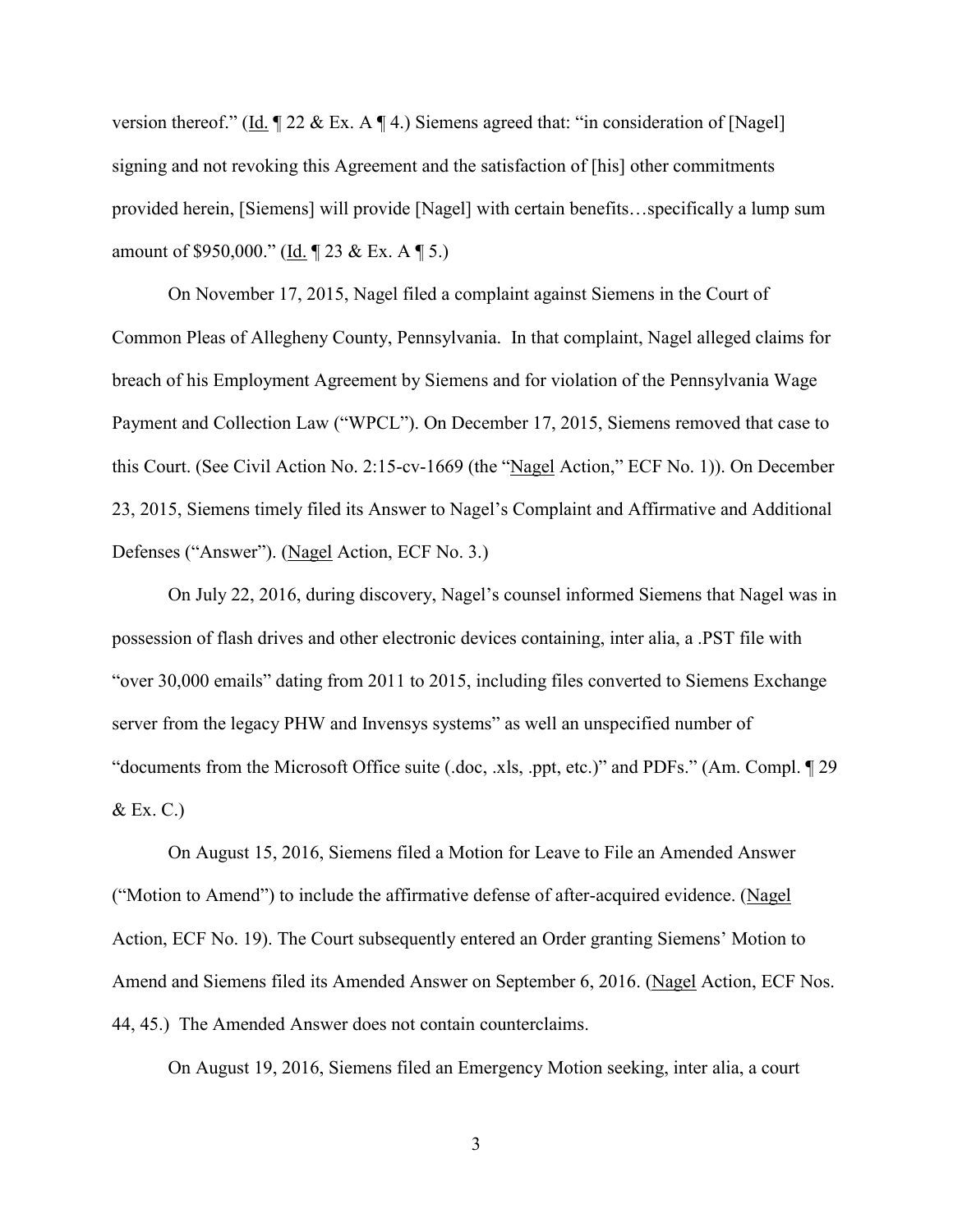order directing Nagel to return Siemens' property, preserve Nagel's electronic data sources, and produce Nagel's data sources to a forensic examiner. (Am. Compl. ¶ 30; Nagel Action, ECF No. 28.) On August 26, 2016, Nagel served his response on Siemens and the Court via email, per the Court's instruction. The parties engaged in further meet and confer discussions on August 29, 2016. Siemens indicates that, during those discussions, the parties agreed that all matters addressed in the Emergency Motion would be resolved amicably and notified the Court regarding same. Accordingly, on that same date, the Court entered an Order dismissing, without prejudice, Siemens' Emergency Motion. (Nagel Action, ECF No. 35.) The parties engaged in further meet and confer discussions and developed a mutually agreeable protocol for the forensic examination of Nagel's data sources. On November 8, 2016, the parties filed their agreed-upon Stipulated Protocol for Forensic Inspection of Nagel's Electronic Data Sources ("Forensic Protocol"). (Nagel Action, ECF No. 49.) On November 9, 2016, the Court issued an Order approving the Forensic Protocol. (Nagel Action, ECF No. 50.) (Am. Compl. ¶¶ 30-33.)

On March 10, 2017, Siemens deposed Nagel. (Am. Compl. ¶ 37.) During his deposition, Nagel admitted that he had: (1) entered into a Settlement Agreement with Siemens which contained the clause cited above; (2) taken and retained confidential documents and information belonging to Siemens, including documents containing bids, pricing, and other financial information; and (3) knowingly retained this confidential information in breach of the Settlement Agreement until November 2016, when he was forced to turn them over pursuant to the Forensic Protocol. (Am. Compl. ¶¶ 38-39 & Ex. D at 48-49, 51-54, 118-19.)

#### Procedural History

On April 3, 2017, Plaintiff filed this action (ECF No. 1) and on April 24, 2017, it filed an Amended Complaint (ECF No. 6). Jurisdiction is based upon diversity of citizenship in that: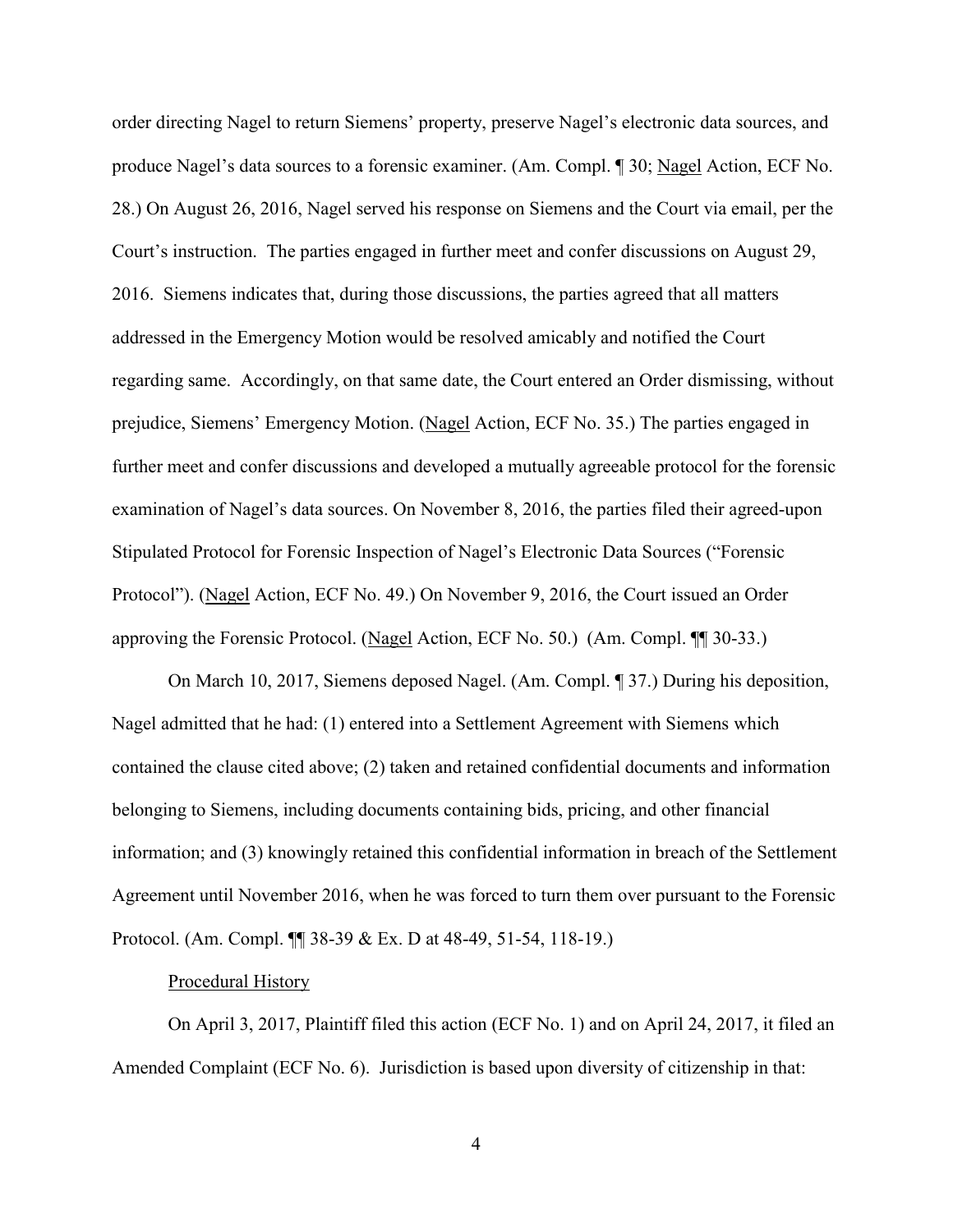Plaintiff is a Delaware corporation with its principal place of business in Alpharetta, Georgia; Defendant is a citizen of Pennsylvania; and the amount in controversy exceeds the sum of  $$75,000.00$ , excluding interest and costs. (Am. Compl.  $\P$ ] 3-5.)

Count I alleges a claim of breach of contract. Count II alleges a claim of fraudulent inducement/misrepresentation. Count III alleges a claim of breach of the duty of loyalty.

On July 17, 2017, Defendant filed a motion to dismiss (ECF No. 12). On August 7, 2017, Plaintiff filed a brief in opposition (ECF No. 20) and August 22, 2017, Defendant filed a reply brief (ECF No. 21).

#### Standard of Review

The Supreme Court has issued two decisions that pertain to the standard of review for failure to state a claim upon which relief could be granted. The Court held that a complaint must include factual allegations that "state a claim to relief that is plausible on its face." Ashcroft v. Iqbal, 556 U.S. 662, 678 (2009) (citing Bell Atl. Corp. v. Twombly, 550 U.S. 544, 570 (2007)). "[W]ithout some factual allegation in the complaint, a claimant cannot satisfy the requirement that he or she provide not only 'fair notice' but also the 'grounds' on which the claim rests." Phillips v. County of Allegheny, 515 F.3d 224, 232 (3d Cir. 2008). In determining whether a plaintiff has met this standard, a court must reject legal conclusions unsupported by factual allegations, "[t]hreadbare recitals of the elements of a cause of action, supported by mere conclusory statements;" "labels and conclusions;" and "'naked assertion[s]' devoid of 'further factual enhancement.'" Iqbal, 556 U.S. at 678 (citations omitted). Mere "possibilities" of misconduct are insufficient. Id. at 679. The Court of Appeals has summarized the inquiry as follows:

To determine the sufficiency of a complaint, a court must take three steps. First, the court must "tak[e] note of the elements a plaintiff must plead to state a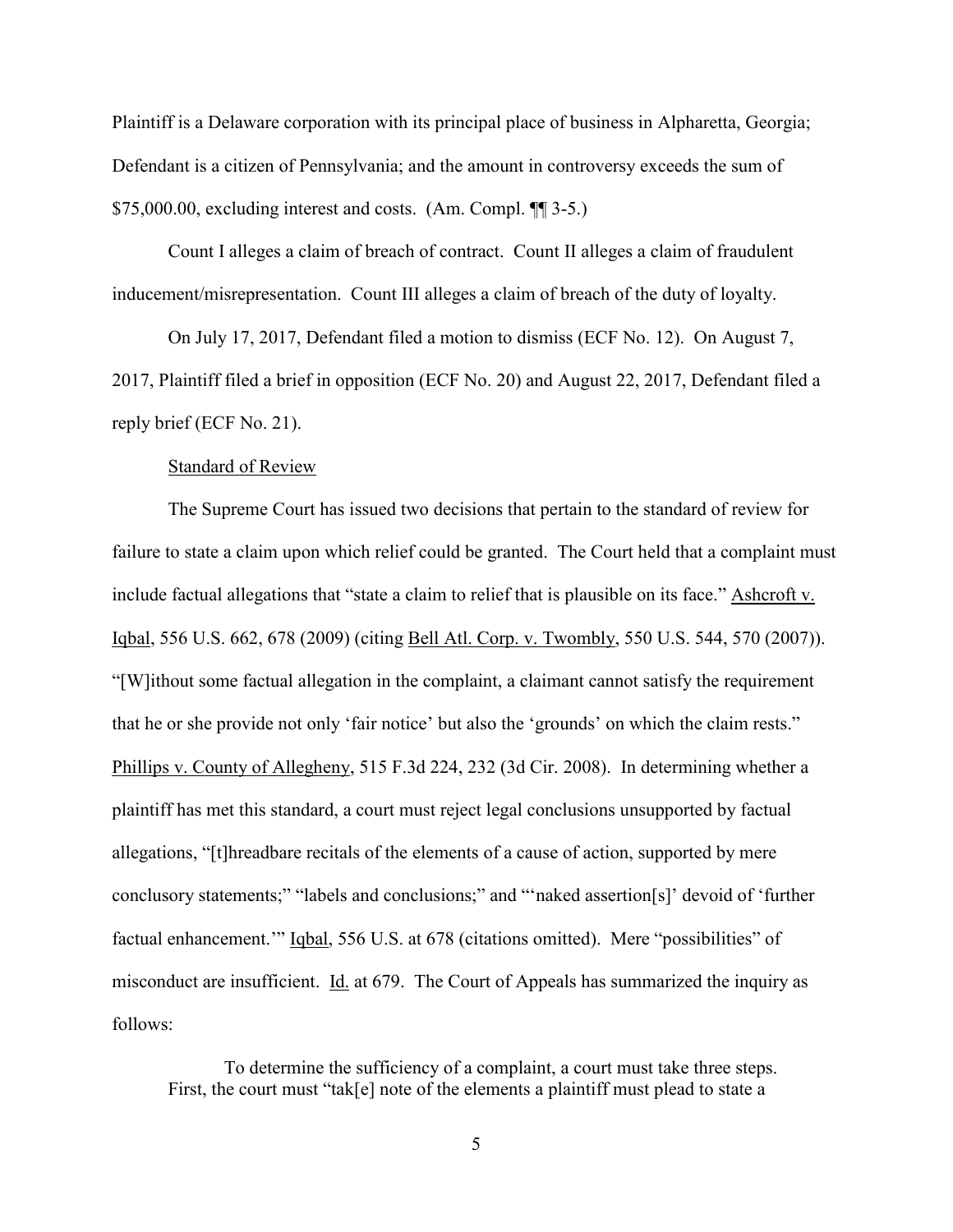claim." Ashcroft v. Iqbal, 556 U.S. 662, 129 S.Ct. 1937, 1947, 173 L.Ed.2d 868 (2009). Second, the court should identify allegations that, "because they are no more than conclusions, are not entitled to the assumption of truth." Id. at 1950. Third, "whe[n] there are well-pleaded factual allegations, a court should assume their veracity and then determine whether they plausibly give rise to an entitlement for relief." Id. This means that our inquiry is normally broken into three parts: (1) identifying the elements of the claim, (2) reviewing the complaint to strike conclusory allegations, and then (3) looking at the well-pleaded components of the complaint and evaluating whether all of the elements identified in part one of the inquiry are sufficiently alleged.

### Malleus v. George, 641 F.3d 560, 563 (3d Cir. 2011).

The Court of Appeals has explained that: "In deciding a Rule 12(b)(6) motion, a court must consider only the complaint, exhibits attached to the complaint, matters of public record, as well as undisputedly authentic documents if the complainant's claims are based upon these documents." Mayer v. Belichick, 605 F.3d 223, 230 (3d Cir. 2010) (citation omitted). Therefore, the documents from the Nagel Action cited by the parties and the Settlement Agreement may be considered without converting the motion into a motion for summary judgment.

Nagel contends that: 1) all of Siemen's claims are compulsory counterclaims that should have been filed in the Nagel Action and are now waived; 2) the parol evidence rule bars claims for fraudulent inducement and misrepresentation; 3) Siemens cannot state claims for fraudulent inducement and misrepresentation or breach of the duty of loyalty, which are torts, because of the gist of the action doctrine; and 4) Siemens has failed to plead sufficient facts to state claims for breach of contract or breach of the duty of loyalty.

As noted above, Siemens agrees to withdraw Count II, the claim for fraudulent inducement/misrepresentation. However, it argues that: 1) counterclaims are not compulsory if they have not "matured" at the time a defendant files an answer and in this case the claim did not mature until Nagel's deposition on March 10, 2017, nor do Siemens' claims arise out of the same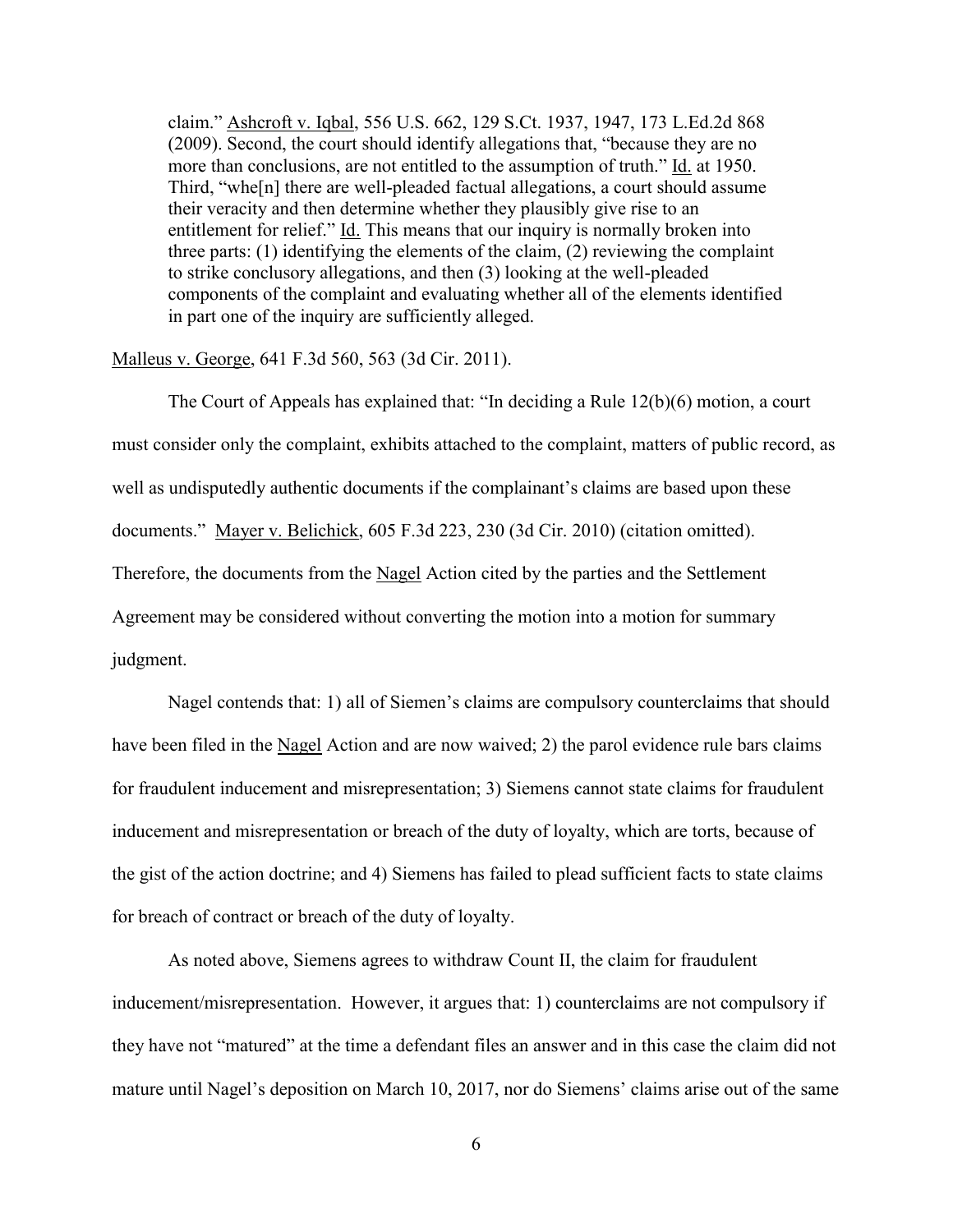transaction and occurrence as Nagel's claims in the Nagel Action; 2) the gist of the action doctrine does not bar a claim for breach of the duty of loyalty which is based on a societal fiduciary duty rather than a contractual provision; and 3) it has sufficiently stated claims for breach of contract and breach of the duty of loyalty.

In a reply brief, Nagel argues that: 1) Siemens' claims accrued before it filed its answer in the Nagel Action and it could not have filed them in a supplemental pleading; 2) the breach of contract and breach of the duty of loyalty claims are insufficient; and 3) if Nagel removed confidential information, he must have done so while employed by Siemens and therefore the breach of the duty of loyalty claim is mutually exclusive with the breach of contract claim and the duties violated were contemplated by Nagel's employment documents and thus the gist of the action doctrine does apply to bar the claim.

Compulsory Counterclaims

The Federal Rules of Civil Procedure provide that:

(a) Compulsory Counterclaim.

(1) In General. A pleading must state as a counterclaim any claim that--at the time of its service--the pleader has against an opposing party if the claim:

(A) arises out of the transaction or occurrence that is the subject matter of the opposing party's claim; and

(B) does not require adding another party over whom the court cannot acquire jurisdiction….

(b) Permissive Counterclaim. A pleading may state as a counterclaim against an opposing party any claim that is not compulsory….

(e) Counterclaim Maturing or Acquired After Pleading. The court may permit a party to file a supplemental pleading asserting a counterclaim that matured or was acquired by the party after serving an earlier pleading.

Fed.R.Civ.P. 13(a, b, e).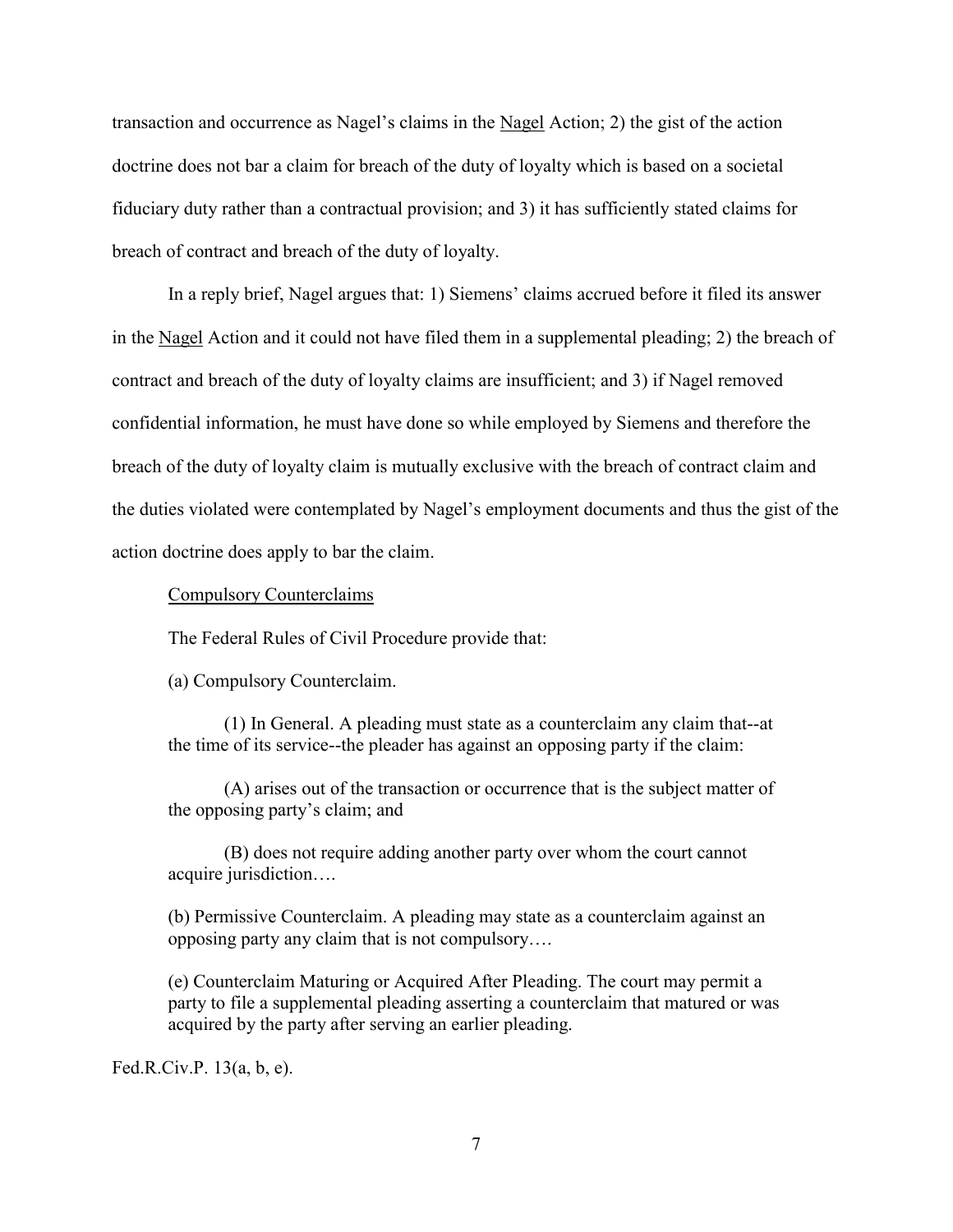The Court of Appeals has held that:

For a claim to qualify as a compulsory counterclaim, there need not be precise identity of issues and facts between the claim and the counterclaim; rather, the relevant inquiry is whether the counterclaim "bears a logical relationship to an opposing party's claim." Xerox Corp. v. SCM Corp., 576 F.2d 1057, 1059 (3d Cir. 1978). The concept of a "logical relationship" has been viewed liberally to promote judicial economy. Thus, a logical relationship between claims exists where separate trials on each of the claims would "involve a substantial duplication of effort and time by the parties and the courts." Id. Such a duplication is likely to occur when claims involve the same factual issues, the same factual and legal issues, or are offshoots of the same basic controversy between the parties. See id.; Great Lakes Corp. v. Herbert Cooper Co., 286 F.2d 631, 634 (3d Cir. 1961). In short, the objective of Rule 13(a) is to promote judicial economy, so the term "transaction or occurrence" is construed generously to further this purpose.

Transamerica Occidental Life Ins. Co. v. Aviation Office of America, Inc., 292 F.3d 384, 289-90

(3d Cir. 2002) (footnote omitted). In that case, two insurance companies (U.S. Fire and North River) brought suit against Transamerica in Texas. Transamerica then brought suit in New Jersey against International Insurance Co. (IIC), which had assumed the rights and obligations of U.S. Fire and North River, raising the same issues presented in the Texas action. IIC argued that the second action should be barred because Transamerica had failed to raise its claims as compulsory counterclaims in the Texas action. Transamerica argued that Rule 13(a) did not apply because IIC was not a named "opposing party" in the Texas action, but the court held that IIC was equivalent to the named parties therein. Therefore, the court dismissed the second action.

Siemens argues that its claims do not arise out the same transaction or occurrence as Nagel's claims in the Nagel Action because Nagel's claims are predicated upon the interpretation of his Employment Agreement, his employment with Siemens from May 9, 2012 to April 3, 2015, and whether he experienced a material diminution in his job duties and responsibilities thereby giving him "Good Reason" to resign. By contrast, Siemens notes that its claims against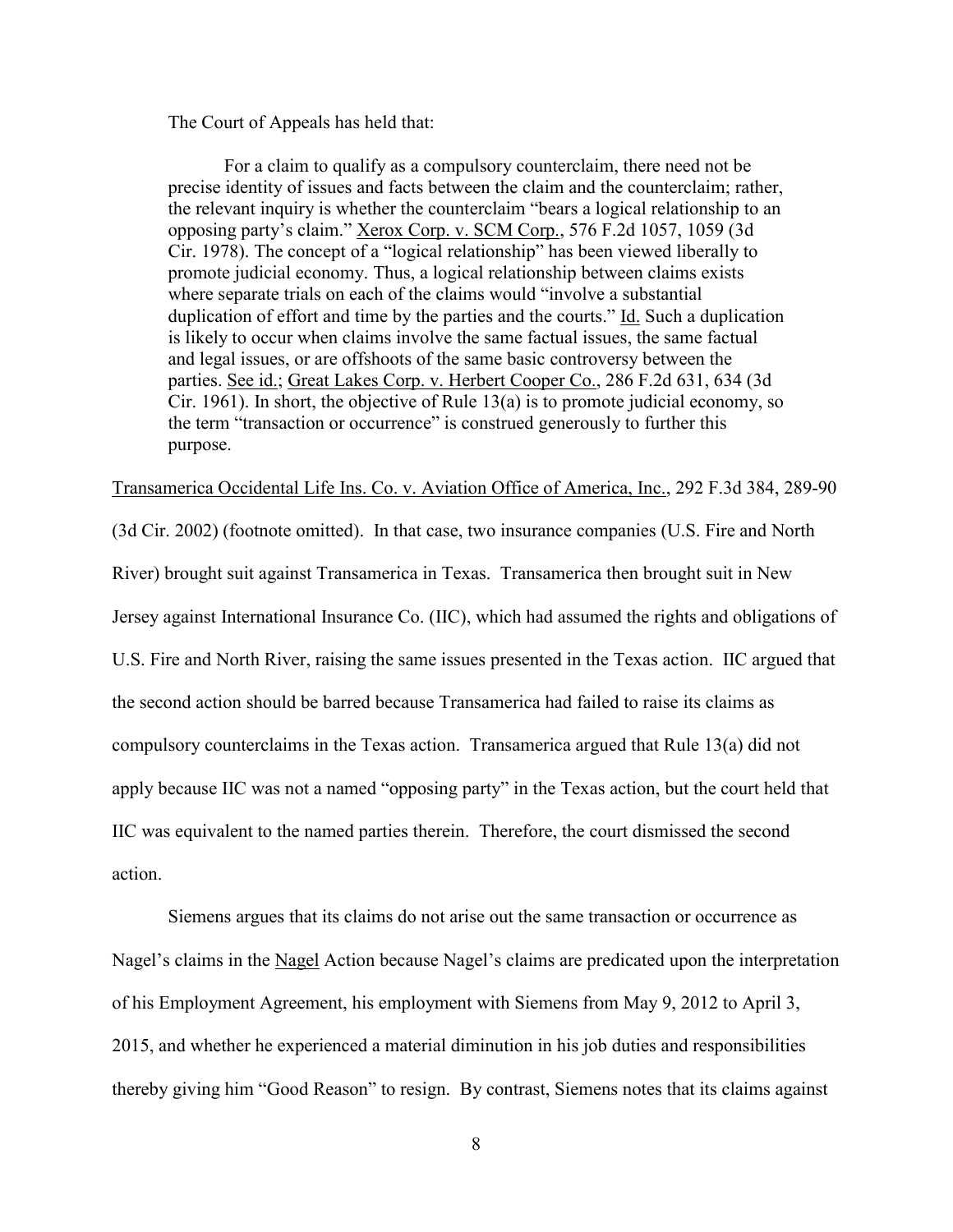Nagel in this case arise from the separately negotiated Settlement Agreement and his obligations thereunder.

Nagel responds that, when Siemens filed this case, it explicitly related it to the Nagel Action on the Civil Cover sheet, which explains that actions are related when a case "involves the same issues of fact or it grows out of the same transactions as another suit…." (Nagel Action ECF No. 1-1 at 1-2.) As noted above, "the relevant inquiry is whether the counterclaim bears a logical relationship to an opposing party's claim." Transamerica, 292 F.3d at 389. A case that is designated as "related" to another case also meets the test for a compulsory counterclaim.

However, as the Rule states, a claim must be in existence "at the time of service" of the answer. That is, "Rule 13(a) applies to counterclaims that have 'matured at the time' the defendant serves his pleadings." Union Corp. v. Brown, 1988 WL 31080, at \*2 (E.D. Pa. Mar. 29, 1988) (citations omitted). Siemens contends that its counterclaims did not exist at the time it filed its answer in the Nagel Action (December 23, 2015) and that they "matured" on March 10, 2017 based on Nagel's statements during his deposition. Nagel responds that Siemens was aware of these facts before it filed its answer in the Nagel Action.

Nagel contends that the Union Corp. case never ruled on whether the claim had matured, because the parties did not adequately brief the issue. However, the two cases that it cited did make this determination. In Stahl v. Ohio River Co., 424 F.2d 52 (3d Cir. 1970), the court held that a claim for contribution "is not a matured claim as contemplated under Rule 13(e) because such claim is contingent upon a verdict and judgment establishing liability of a party as a joint tortfeasor." Id. at 55 (footnote omitted). And in Steinberg v. St. Paul Mercury Insurance Co., 108 F.R.D. 355 (S.D. Ga. 1985), the court held that claims on an assignment of a security deed and promissory note did not mature until the assignment was executed: "The fact that the insurer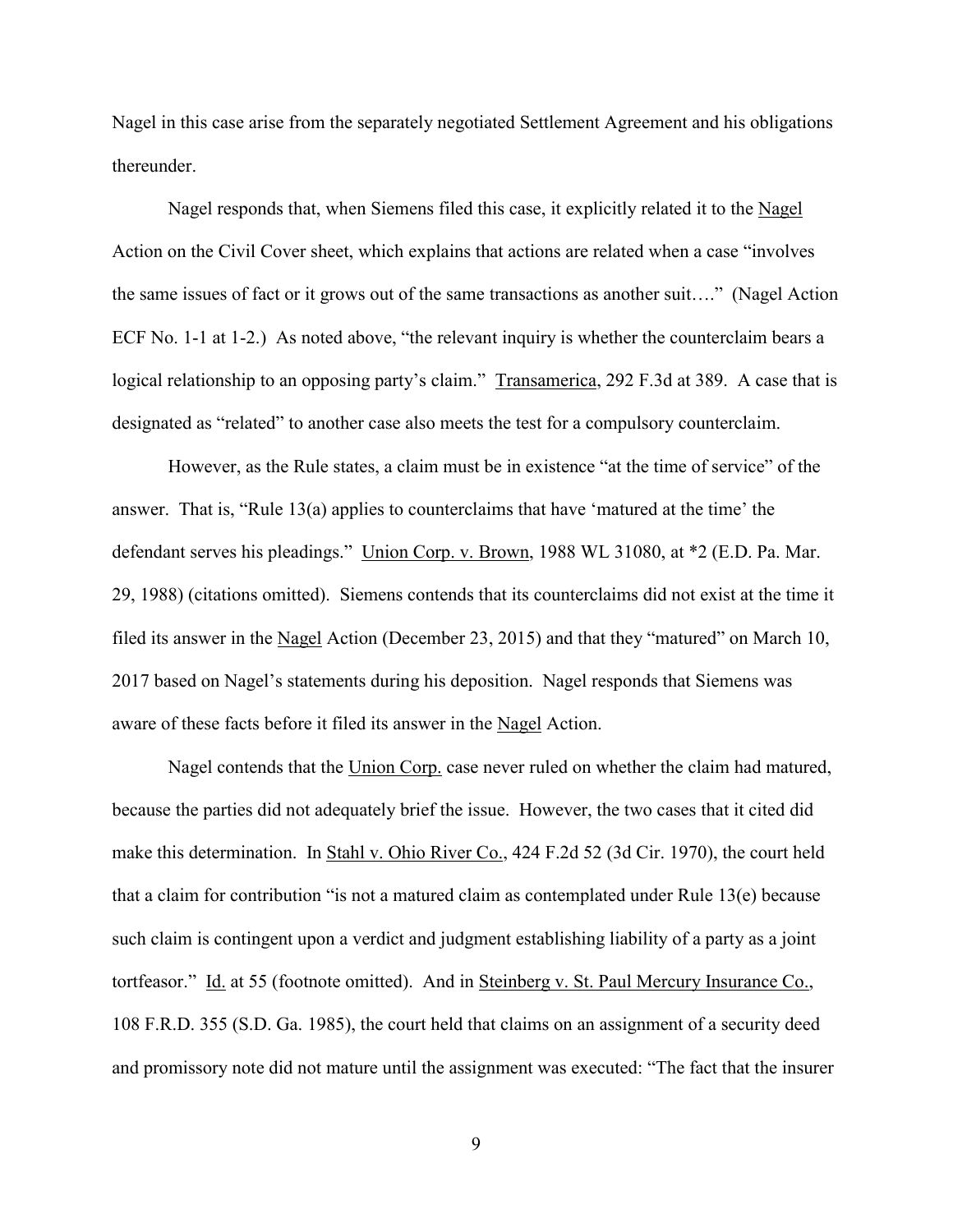might have known that eventually it would have this counterclaim against Steinberg does not

affect the determination of the time at which this counterclaim matured for the purposes of

# Fed.R.Civ.P. 13(a)." Id. at 358-59.

 $\overline{a}$ 

Nagel cites case law holding that:

Under Rule 13(e), leave is not proper if claims were ripe prior to the filing of the answer. Furthermore, "Rule 13 must be read in conjunction with Rule 15 of the Federal Rules of Civil Procedure." Gasser Chair Co., Inc. v. Infanti Chair Mfg. Corp., No. 88 Civ. 3931, 1991 WL 10931, at \*1 (E.D.N.Y. Jan. 24, 1991); Tommy Hilfiger Licensing, Inc. v. Bradlees, Inc., 99 Civ. 4677, 2001 WL 1702151 (S.D.N.Y. Jan. 11, 2002). Rule 15(d), which specifically deals with supplemental pleadings, only permits a "party to serve a supplemental pleading setting forth *transactions or occurrences or events which have happened since the date* of the pleading sought to be supplemented." Fed.R.Civ.P. 15(d) (emphasis added).

Bergquist v. Aetna US Healthcare, 289 F. Supp. 2d 400, 414-15 (S.D.N.Y. 2003). In that case, the court held that Aetna was on notice of a claim two months prior to the date it moved to amend its answer to assert a counterclaim. Therefore, it could not assert the counterclaim pursuant to Rule 13(e). Nevertheless, the court allowed Aetna to amend its answer pursuant to Rule  $13(f)$ .<sup>2</sup>

Nagel points out that, on August 15, 2016, Siemens requested leave of Court to file an Amended Answer to Nagel's Complaint in the Nagel Action based upon the affirmative defense of after-acquired evidence and that it relied upon the same facts it now cites as the basis for its claims in this case. Siemens responds that it did not learn until July 22, 2016 that Nagel was in possession of electronic devices containing, inter alia, over 30,00 emails and other documents belonging to Siemens and that it was not until Nagel's deposition on March 10, 2017 that Nagel confirmed that the documents he possessed included confidential information, thereby violating

 $^{2}$  Rule 13(f) was deleted in 2009 as largely redundant and potentially misleading. The note to this Rule indicates that amendments to assert counterclaims are governed by Rule 15.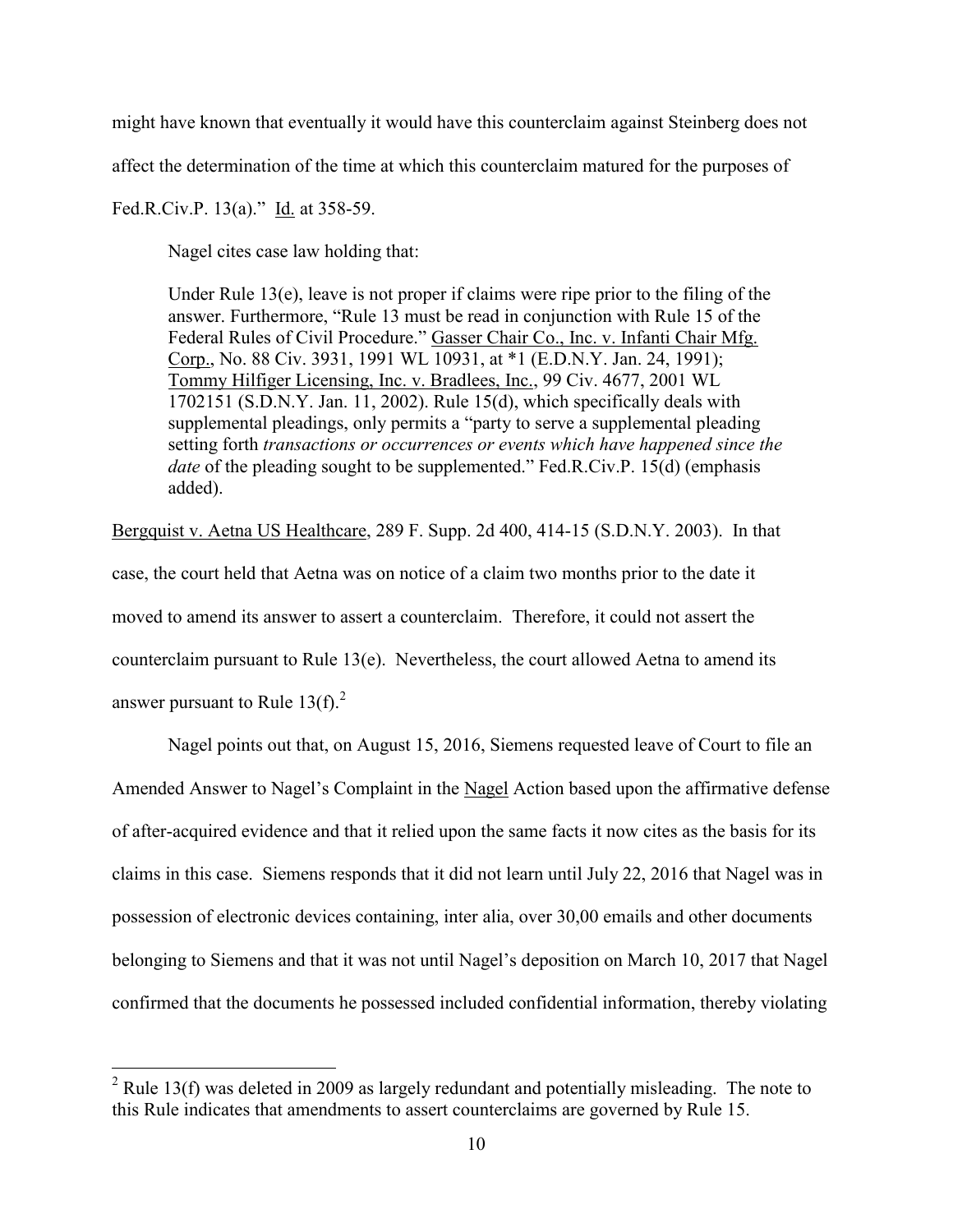the Settlement Agreement.

In his reply brief, Nagel cites the fact that the August 19, 2016 motion to compel

explicitly stated that Siemens had "confirm[ed] that confidential information was taken." (Nagel

Action, ECF No. 29 at 2.) Moreover, the Statement of Material Facts filed with the motion

stated that:

Given the nature of [Nagel's] former position, and because of the extraordinary amount of electronic data/information misappropriated from Siemens, it is virtually certain that [Nagel] and his counsel are in possession of confidential, proprietary and/or privileged information. (As described in paragraphs 34 and 39, below, it is evident that they are in fact in possession of at least two confidential documents taken from Siemens, which [Nagel] used as exhibits at recent depositions.)

Accordingly, on August 1, 2016, Siemens requested that [Nagel] and his counsel immediately return the flash drives containing Siemens' property.

Significantly, Siemens also explained the [Nagel's] conduct in downloading and retaining Siemens' property directly related to [Siemens'] defenses in this case…

Thus, by August 1, 2016, [Nagel] was clearly on notice that:

a. [Nagel] was in possession of an extraordinary amount of Siemens' property that, due to Nagel's position as General Manager, likely contained Siemens' proprietary, confidential, and/or privileged information;

b. [Nagel's] possession of Siemens' property was unauthorized…

c. [Nagel's] conduct in downloading and taking Siemens' property, and the flash drives which may evidence this conduct, were important to [Siemens'] affirmative defenses (as was as to a possible counterclaim)...

(Nagel Action, ECF No. 30 ¶¶ 25-28.)

Nagel argues that Siemens' claims "matured" on the date his alleged acts took place, that

is, while he was still employed by Siemens, and that Rules  $13(e)$  and  $15(d)$  only permit parties to

supplement their pleadings with claims arising out of transactions or occurrences that have

transpired since the date of the pleading sought to be supplemented. Therefore, he contends that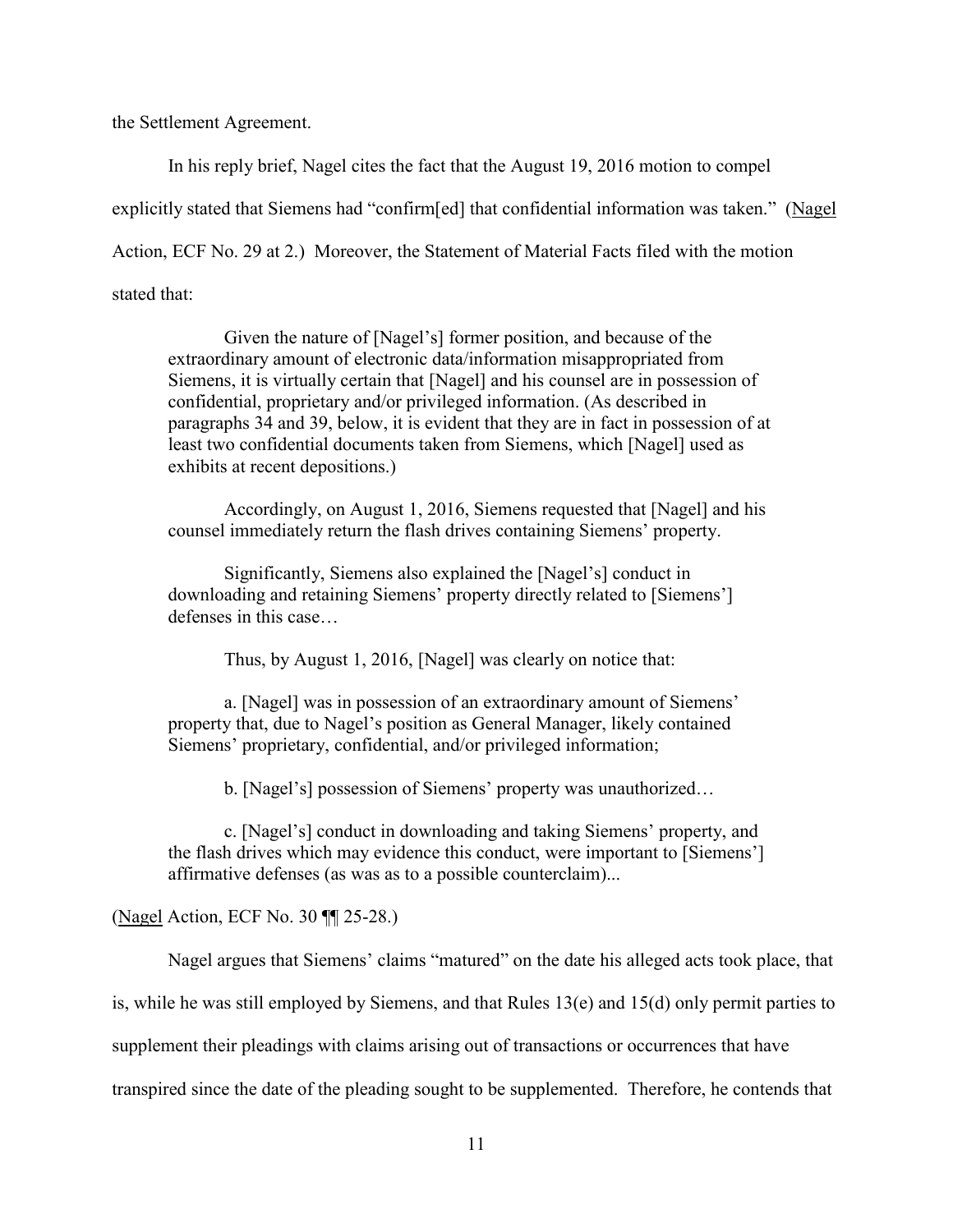Siemens could not have used Rules 13(e) or 15(d) to supplement its answer in the Nagel Action to assert a counterclaim. However, Siemens is not attempting to file a counterclaim in the Nagel Action pursuant to Rules 13(e) and 15(d) and thus Nagel's citations are inapposite.

The facts are disputed as to when Siemens acquired sufficient information to assert that Nagel breached the Settlement Agreement by retaining confidential Siemens information. Construing the facts in Siemens' favor as the non-moving party, it did not learn until March 10, 2017 that Nagel had breached the Settlement Agreement. The fact that Siemens asserted on August 19, 2016 that Nagel "likely" had Siemens' confidential information in his possession is not equivalent to the information acquired by Siemens on March 10, 2017 during Nagel's deposition, namely that he actually admitted possessing such information. In any event, Siemens' claims were not "mature" at the time it filed an answer in the Nagel Action (December 23, 2015), which is what Nagel is asserting herein. Its claims are thus not compulsory counterclaims that would be waived because it did not file them in the Nagel Action.

Moreover, Nagel has omitted the fact that case law holds that: "Failure to assert a compulsory counterclaim *before the related action proceeds to judgment* results in the barring of the counterclaim." James E. McFadden, Inc. v. Bechtel Power Corp., 1986 WL 4195, at \*3 (E.D. Pa. Apr. 3, 1986) (emphasis added) (citing Bristol Farmers Market & Auction Co. v. Arlen Realty & Dev. Corp., 589 F.2d 1214, 1220 (3d Cir. 1978)). The Nagel Action has not proceeded to judgment.

In addition, dismissal is not necessarily the appropriate remedy in any event. The Transamerica case involved suits in two different courts. By contrast, in a case in which the second suit had been transferred to the same court as the first one, a court stated that:

Here, judicial economy would be best served by consolidating the California Action with the Pennsylvania Action. See Wells v. Rockefeller, 728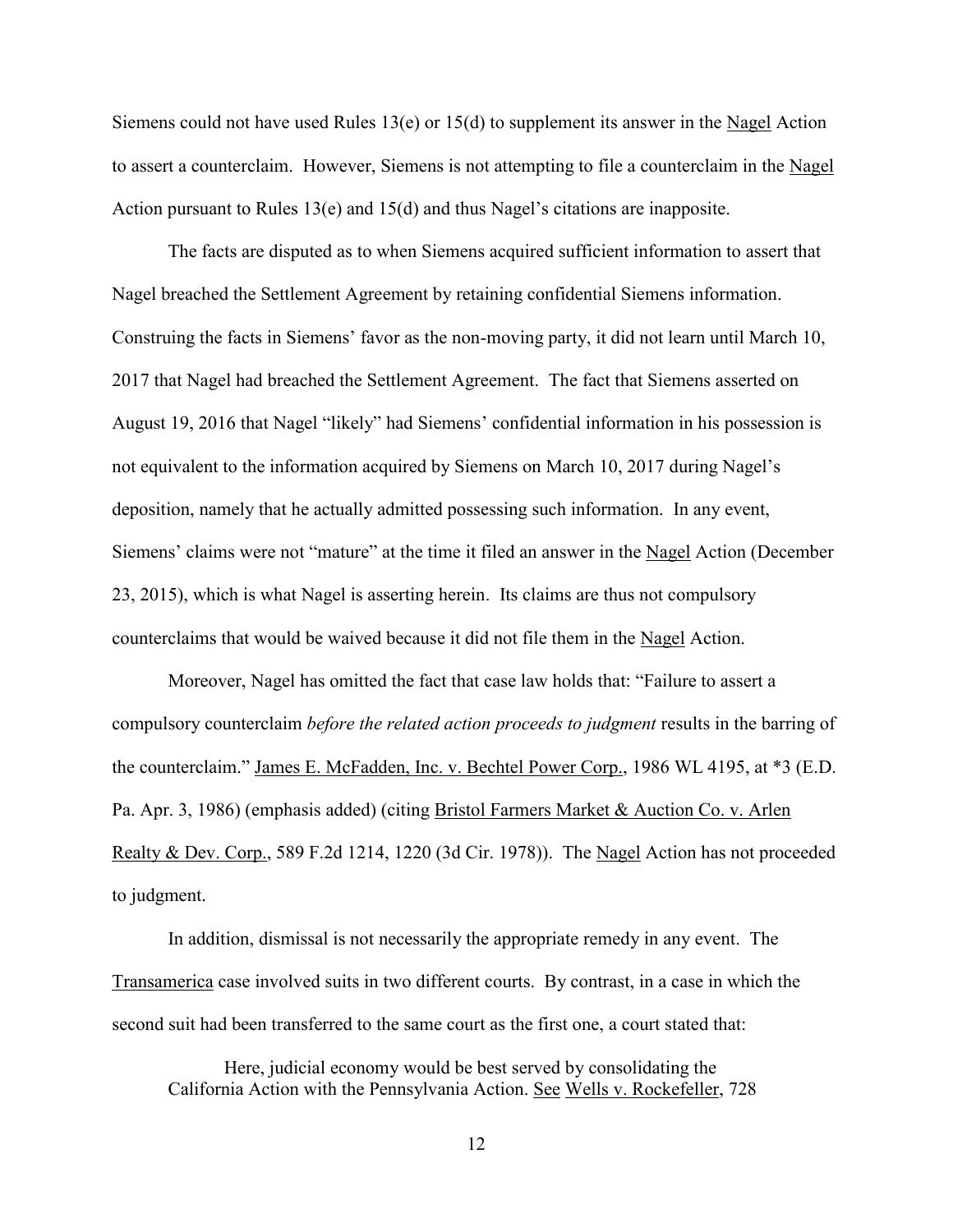F.2d 209, 214 (3d Cir. 1984) (noting that when a claim assertable as a compulsory counterclaim in another action is brought in the same court as that other action, both actions can be consolidated); 6 Charles Alan Wright et al., Federal Practice & Procedure § 1418 (3d ed. 2007) ("Of course, if both actions are pending before the same federal court, they can be consolidated in whatever manner is most convenient for the purpose of trial.")

Premier Payments Online, Inc. v. Payment Sys. Worldwide, 848 F. Supp. 2d 513, 524 (E.D. Pa.

2012). See also Internet Law Library, Inc. v. Southridge Capital Mgmt., LLC, 208 F.R.D. 59, 63

(S.D.N.Y. 2002) ("the filing of a separate action in lieu of a compulsory counterclaim … is not a

violation of Rule 13(a), F.R. Civ. P." and the procedural devices of transfer, stay and

consolidation can be used to avoid multiple litigation and effectuate the Rule.)

Siemens is not attempting to add a compulsory counterclaim to the Nagel Action using

Rule 13(e) or Rule 15(d). Therefore, the Court will deny Defendant's motion based on the

compulsory counterclaim argument and will defer the decision on whether to consolidate the

remaining claims in this case with the Nagel Action. The next issue to be determined is whether

the claims otherwise survive a motion to dismiss.

Determining State Law

The Court of Appeals has stated that:

In adjudicating a case under state law, we are not free to impose our own view of what state law should be; rather, we are to apply state law as interpreted by the state's highest court in an effort to predict how that court would decide the precise legal issues before us. Kowalsky v. Long Beach Twp., 72 F.3d 385, 388 (3d Cir. 1995); McKenna v. Pacific Rail Serv., 32 F.3d 820, 825 (3d Cir. 1994). In the absence of guidance from the state's highest court, we are to consider decisions of the state's intermediate appellate courts for assistance in predicting how the state's highest court would rule. McKenna, 32 F.3d at 825; Rolick v. Collins Pine Co., 925 F.2d 661, 664 (3d Cir. 1991) (in predicting state law, we cannot disregard the decision of an intermediate appellate court unless we are convinced that the state's highest court would decide otherwise).

Gares v. Willingboro Township, 90 F.3d 720, 725 (3d Cir. 1996). Because this is a diversity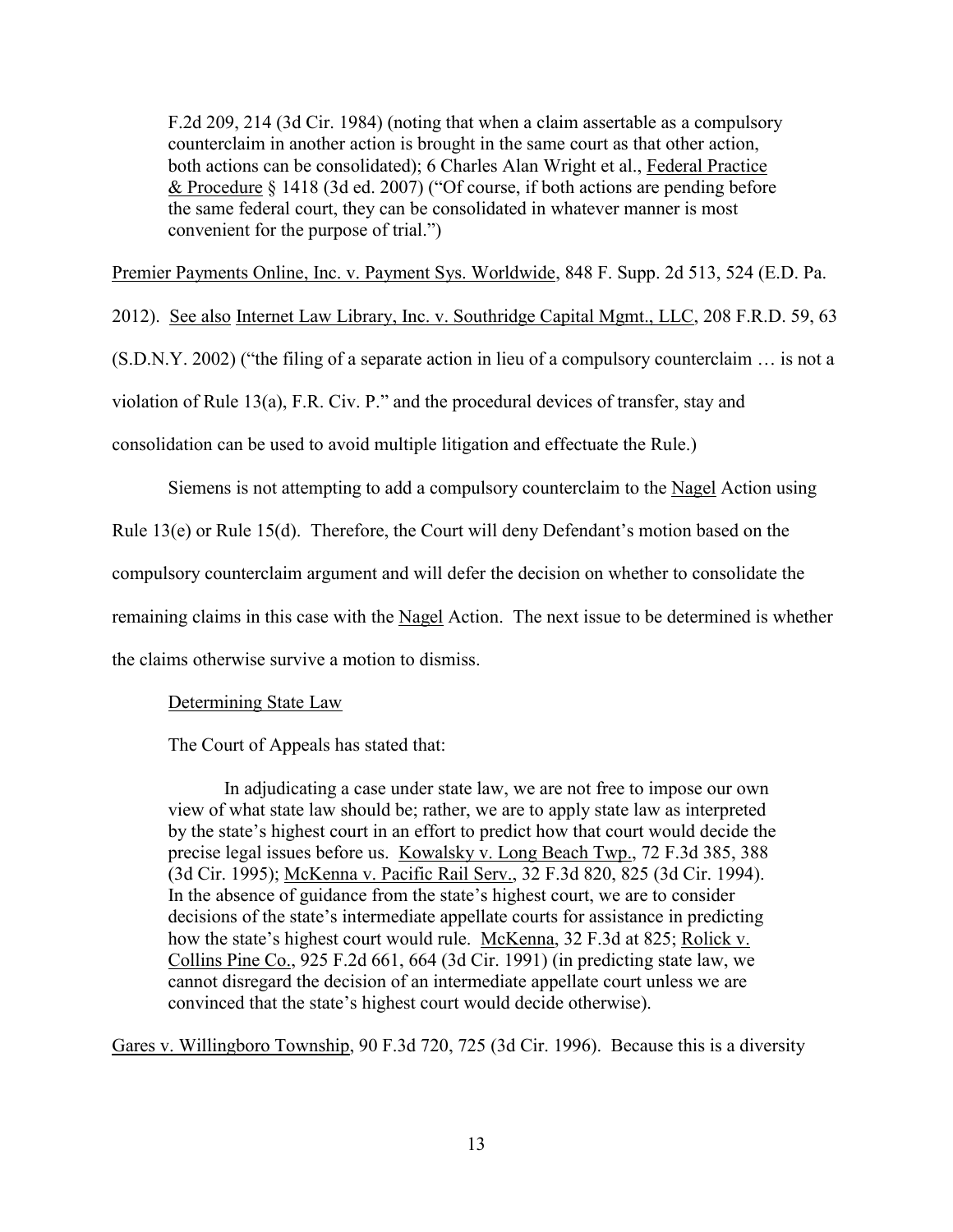action, the Court must predict how the Pennsylvania Supreme Court<sup>3</sup> would rule if presented with this situation. Whether a doctrine applies in this case is an issue of law to be resolved by the court. Bohler-Uddehom America, Inc. v. Ellwood Group, Inc., 247 F.3d 79, 103 (3d Cir. 2001).

### Count I: Breach of Contract

In Count I, Siemens alleges that Nagel breached the Settlement Agreement by removing and retaining confidential information belonging to Siemens, despite express terms prohibiting him from doing so. Siemens alleges that this breach has deprived it of the benefit of the bargain and has caused it damages, including but not limited to the \$950,000 consideration payment made to Nagel and costs associated with the Forensic Protocol.

Nagel argues that Siemens fails to state a claim for breach of contract. To state such a claim, a plaintiff must allege: "(1) the existence of a contract, including its essential terms; (2) a breach of duty imposed by the contract; and (3) resultant damages." Alpart v. General Land Partners, Inc., 574 F. Supp. 2d 491, 502 (E.D. Pa. 2008) (citing CoreStates Bank, N.A. v. Cutillo, 723 A.2d 1053, 1058 (Pa. Super. 1999)).

In this case, Siemens has alleged that: Nagel signed a Settlement Agreement, in which he promised not to retain confidential Siemens documents; that Nagel breached this duty by retaining such documents (and even admitted to doing so at his deposition); and that it has been damaged by this breach. These allegations are more than sufficient to state a claim for breach of contract. Therefore, with respect to Count I, the motion to dismiss will be denied.

#### Count III: Breach of the Duty of Loyalty

 $\overline{a}$ 

In Count III, Siemens alleges that Nagel breached his common law duty of loyalty to

 $3$  The parties both cite Pennsylvania law in support of their positions. Moreover, the Settlement Agreement states that it shall be governed by Pennsylvania law. (Am. Compl. Ex. A ¶ 12.)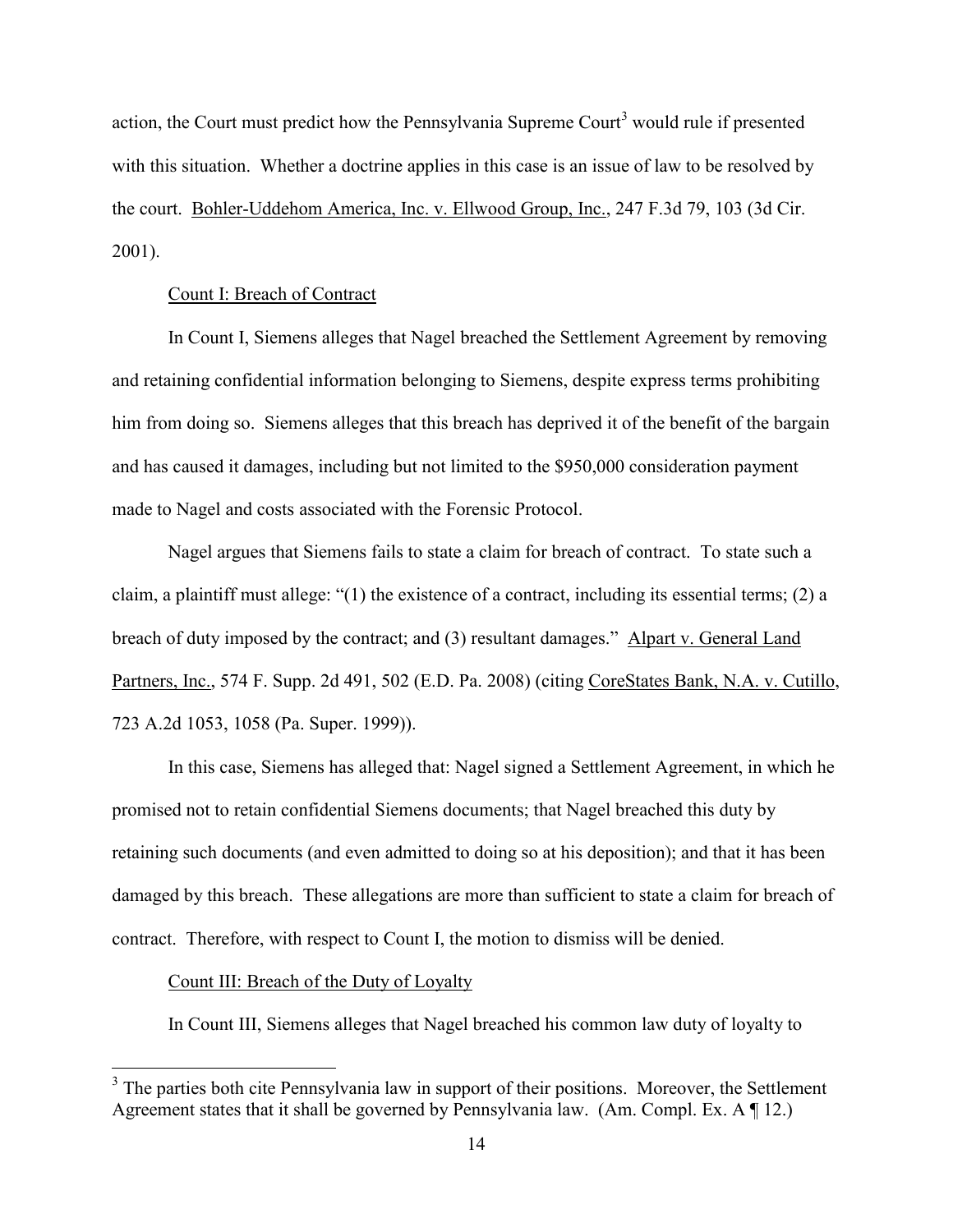Siemens by copying and/or downloading Siemens' confidential, privileged and/or proprietary information without authorization and for his personal benefit. Nagel argues that claim is barred by the gist of the action doctrine, and that Siemens fails to sufficiently state a claim. Siemens responds that the gist of the action doctrine does not apply to this situation and that it has sufficiently stated a claim for relief. In a reply brief, Nagel argues that Siemens confirms that any alleged breach occurred during his employment and arises out of employment agreements.

### Gist of the Action Doctrine

In 2014, the Pennsylvania Supreme Court issued a decision which discusses the gist of the action doctrine at length. The court stated that:

The general governing principle which can be derived from our prior cases is that our Court has consistently regarded the nature of the duty alleged to have been breached, as established by the underlying averments supporting the claim in a plaintiff's complaint, to be the critical determinative factor in determining whether the claim is truly one in tort, or for breach of contract. In this regard, the substance of the allegations comprising a claim in a plaintiff's complaint are of paramount importance, and, thus, the mere labeling by the plaintiff of a claim as being in tort, e.g., for negligence, is not controlling. If the facts of a particular claim establish that the duty breached is one created by the parties by the terms of their contract—i.e., a specific promise to do something that a party would not ordinarily have been obligated to do but for the existence of the contract—then the claim is to be viewed as one for breach of contract. If, however, the facts establish that the claim involves the defendant's violation of a broader social duty owed to all individuals, which is imposed by the law of torts and, hence, exists regardless of the contract, then it must be regarded as a tort. Although this dutybased demarcation was first recognized by our Court over a century and a half ago, it remains sound, as evidenced by the fact that it is currently employed by the high Courts of the majority of our sister jurisdictions to differentiate between tort and contract actions. We, therefore, reaffirm its applicability as the touchstone standard for ascertaining the true gist or gravamen of a claim pled by a plaintiff in a civil complaint.

Bruno v. Erie Ins. Co., 106 A.3d 48, 68-69 (Pa. 2014) (footnotes and citations omitted). In

Bruno, the plaintiff homeowners sued their insurer (Erie) after its adjuster and engineer came to

their home to investigate black mold the Brunos found in their basement and told the Brunos that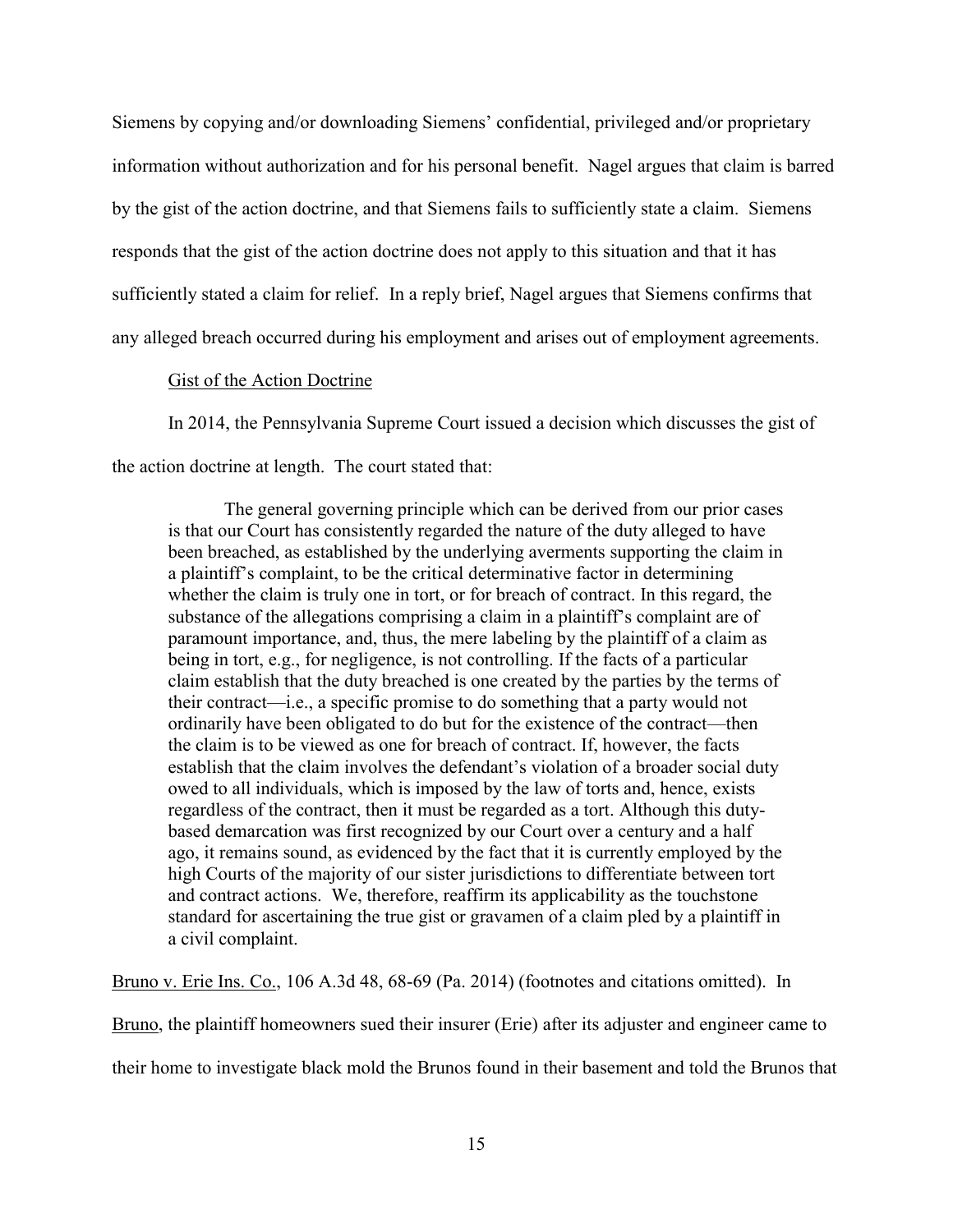the mold was harmless, that it had no health consequences and that they should continue to tear out the paneling in their basement. The Brunos followed this advice, but suffered health problems from mold exposure and eventually the house became uninhabitable such that it had to be destroyed. Erie paid the Brunos \$5,000, as owed under the insurance policy for testing and attempted remediation of the mold.

The court held that:

Accordingly, while Erie had contractual obligations under its policy to investigate whether mold was present, and also to pay for all property damage caused by mold, the substance of the Brunos' allegations is not that it failed to meet these obligations; rather, it is that Erie, during the course of fulfilling these obligations through the actions of its agents, acted in a negligent manner by making false assurances regarding the toxicity of the mold and affirmatively recommending to the Brunos that they continue their renovation efforts, which caused them to suffer physical harm because of their reasonable reliance on those assurances. Consequently, these allegations of negligence facially concern Erie's alleged breach of a general social duty, not a breach of any duty created by the insurance policy itself. The policy in this instance merely served as the vehicle which established the relationship between the Brunos and Erie, during the existence of which Erie allegedly committed a tort. We, therefore, reverse the order of the Superior Court affirming the trial court's dismissal of the Brunos' negligence claim on the basis of its application of the gist of the action doctrine.

Id. at 71 (footnote omitted).

Nagel argues that any duty of loyalty that he allegedly owed to Siemens would have been

based on his employment agreement and thus is barred by the gist of the action doctrine.

Siemens responds that the duty of loyalty is a societal duty governed by the law of torts.

As one court recently summarized it:

"A breach of fiduciary duty claim is barred by the gist of the action doctrine if the fiduciary duty alleged is grounded in contractual obligations." Alpart v. Gen. Land Partners, Inc., 574 F.Supp.2d 491, 499 (E.D. Pa. 2008). The cases that evaluate whether breach of fiduciary duty claims are barred by the gist of the action doctrine can be grouped generally into two categories. Certainteed Ceilings Corp. v. Aiken, No. 14-3925, 2015 WL 410029, at \*9 (E.D. Pa. Jan. 29, 2015). "First, ... claims for breach of fiduciary duty are not barred if the fiduciary duty at issue goes 'beyond the particular obligations contained in' the parties' contract."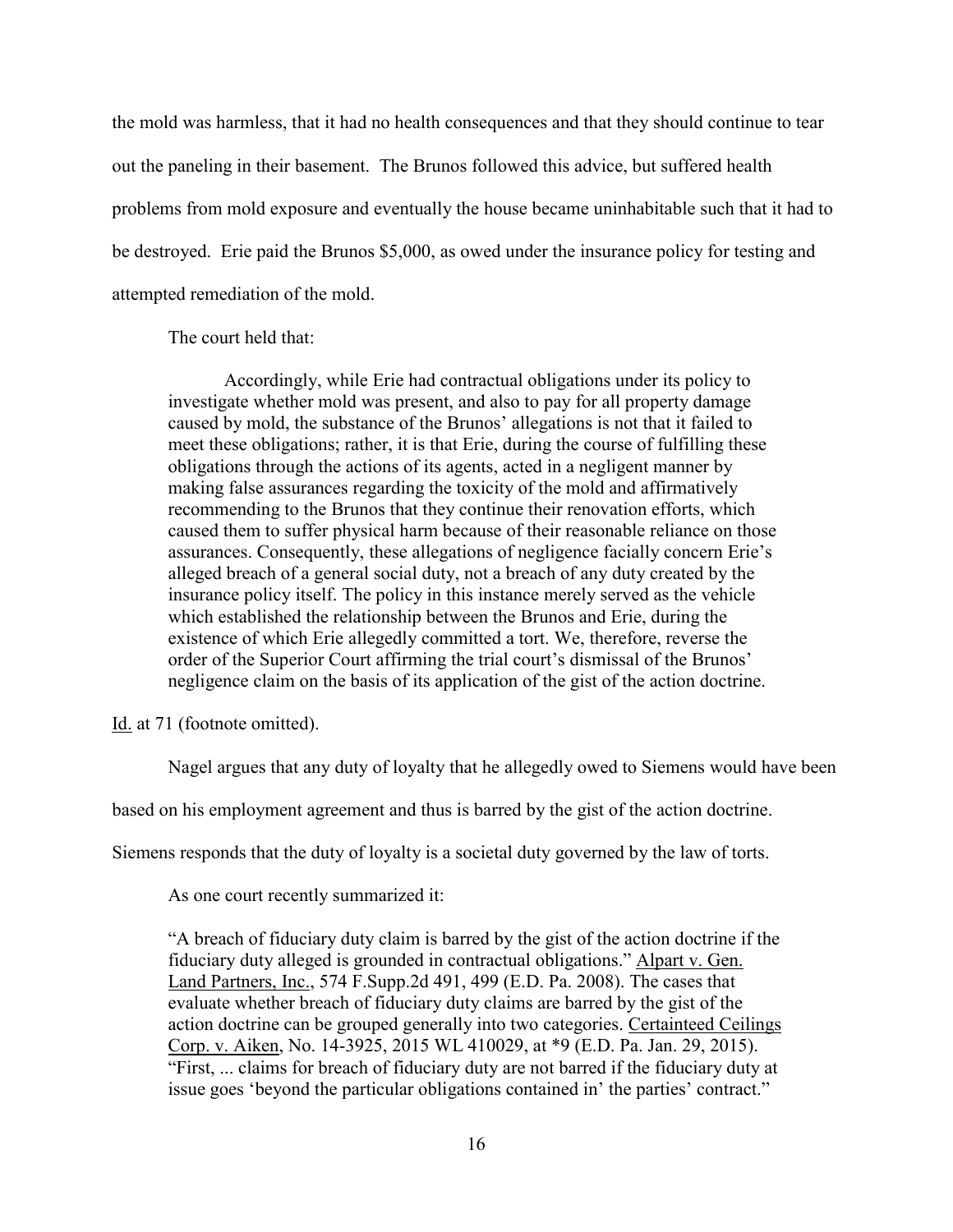Id. citing Bohler–Uddeholm Am., Inc. v. Ellwood Grp., Inc., 247 F.3d 79, 105 (3d Cir. 2001); Rahemtulla v. Hassam, 539 F. Supp. 2d 755, 779 (M.D. Pa. 2008); Orthovita, Inc. v. Erbe, No. 07-2395, 2008 WL 423446, at \*7-8 (E.D. Pa. Feb. 14, 2008); Murphy v. Mid E. Oil Co., No. 06-1343, 2007 WL 527715, at \*6-7 (W.D. Pa. Feb. 14, 2007). "Second, ... breach of fiduciary duty claims are barred by the gist of the action doctrine if there are 'no allegations of breach of fiduciary duty or duty of loyalty that transcend or exist outside of' the parties' contractual agreements." Certainteed Ceilings, 2015 WL 410029, at \*9, citing Brown & Brown, Inc. v. Cola, 745 F. Supp. 2d 588, 621 (E.D. Pa. 2010); Cunningham Lindsey U.S., Inc. v. Bonnani, No. 13-2528, 2014 WL 1612632, at \*7 (M.D. Pa. Apr. 22, 2014); Hill v. Best Med. Int'l, Inc., No. 07-1709, 2011 WL 5082208, at \*31 (W.D. Pa. Oct. 25, 2011); AMG Nat'l Trust Bank v. Ries, No. 06-4337, 2011 WL 6840586, at  $*$ 5 (E.D. Pa. Dec. 29, 2011). The courts agree that dismissals under the gist of the action doctrine should take care not to preclude a party's right to plead claims in the alternative, USG Ins. Services, Inc. v. Bacon, No. 16- 01024, 2016 WL 6901332, at \*7 (W.D. Pa. Nov. 22, 2016).

DePuy Synthes Sales, Inc. v. Globus Med., Inc., No. CV 17-1068, 2017 WL 1493365, at \*6

(E.D. Pa. Apr. 26, 2017). The court concluded that that the breach of fiduciary claim was barred by the gist of the action doctrine for two reasons: 1) the acts which formed the basis of the breach of fiduciary duty/breach of loyalty claim were the identical acts forming the breach of contract action; and 2) the complaint did not allege that the Sales Consultants' positions with their employer gave rise to fiduciary duties separate and apart from the obligations under the contracts. Id. at \*7-8.

Similarly, in this case, the Amended Complaint explicitly states that Nagel breached his duty of loyalty by retaining confidential Siemens information, which is precisely the basis for the breach of contract claim in Count  $I<sup>4</sup>$  Moreover, the Amended Complaint does not allege that Nagel's position with Siemens gave rise to fiduciary duties separate and apart from his obligations under the Settlement Agreement. Nagel also notes that any obligations stemming from his employment were governed by the confidentiality and non-disclosure agreements and

 $\overline{a}$ 

<sup>&</sup>lt;sup>4</sup> The Amended Complaint describes it as a "common law duty of loyalty," but the Court is not bound by the labels parties use. Bruno, 106 A.3d at 68.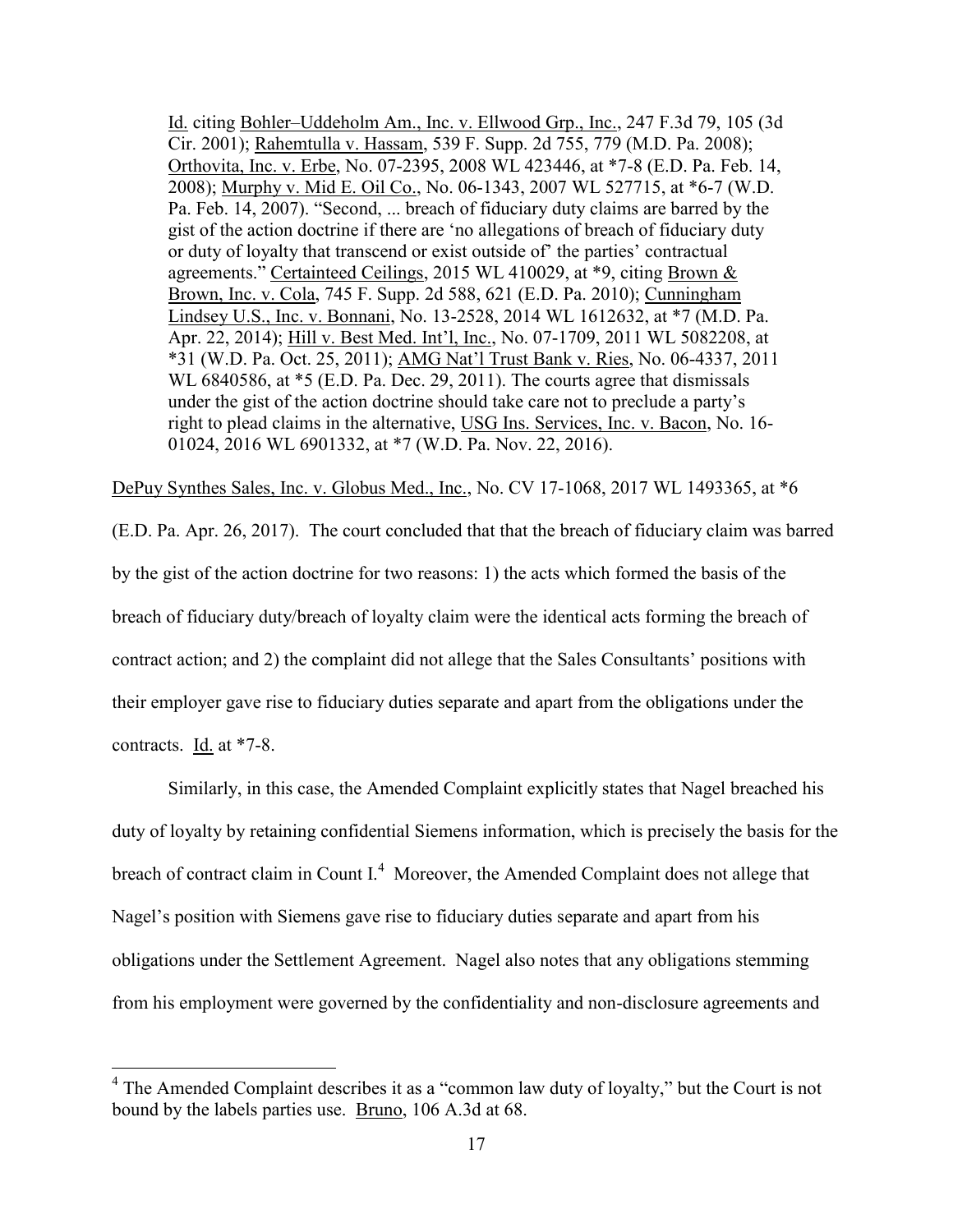other policies referred to and incorporated into his Employment Agreement. (Nagel Action ECF No. 1-3 at 86.) Therefore, the breach of the duty of loyalty claim merely reiterates the breach of contract claim and is barred by the gist of the action doctrine.

For these reasons, the motion to dismiss will be granted with respect to Counts II and III of the Amended Complaint and denied with respect to Count I.

An appropriate order follows.